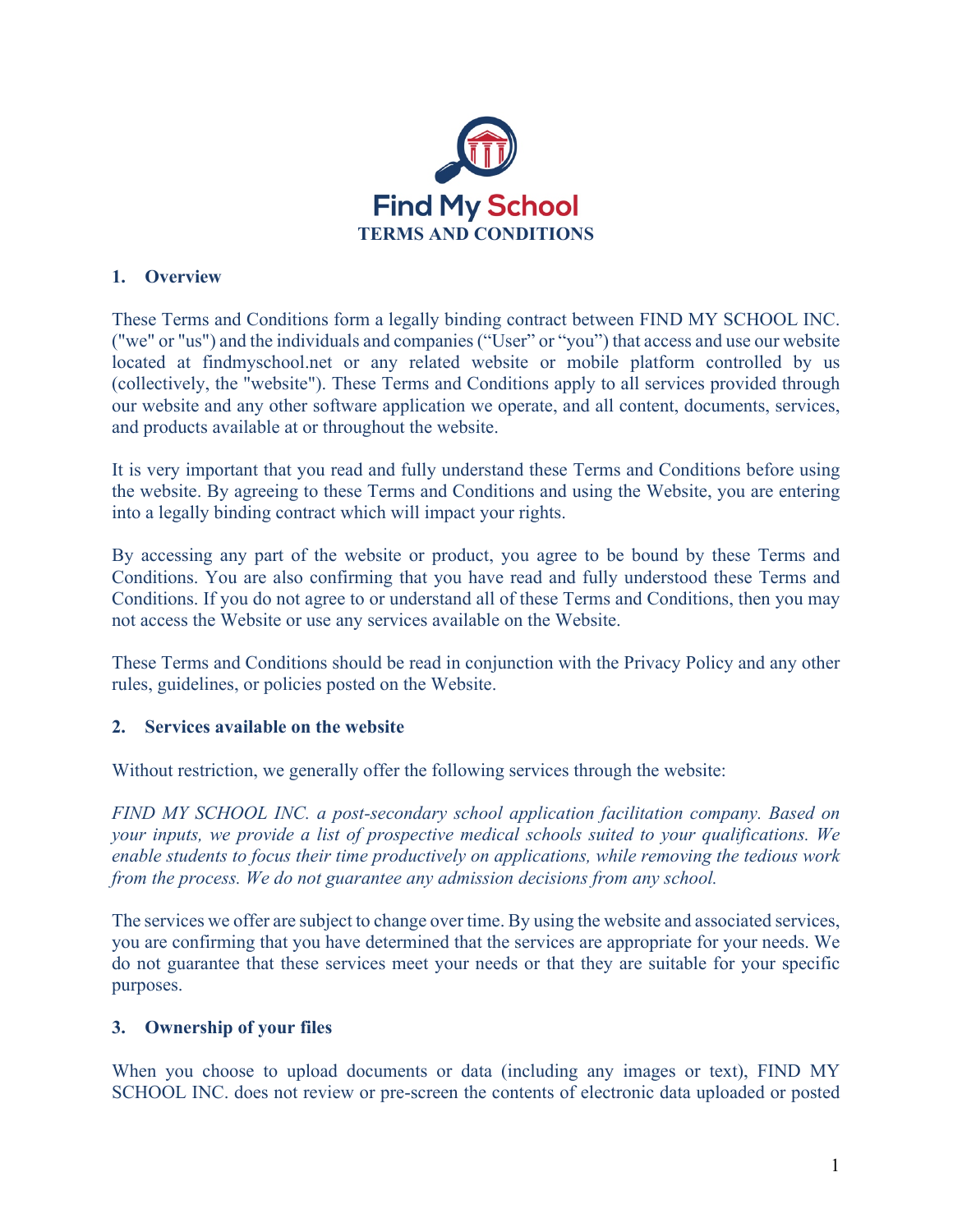to the website (this data is herein referred to as "Content") and FIND MY SCHOOL INC. claims no intellectual property rights with respect to the Content. However, by posting, uploading, inputting or submitting any Content whatsoever to the website, you are granting FIND MY SCHOOL INC. an irrevocable, royalty free licence while the Content remains uploaded to the website, to use the Content for any purpose related to the use and promotion of its business and the website, including the right to copy, distribute, edit, and publicly display such content with or without attribution. We acknowledge that the User has the right to remove this identifying data inputted by them at their desire. In this case, the User will forfeit the rights to utilize the website, software, content, or documentation.

# **4. Payment Procedures**

Payments for services or products available on the website will be charged to you in accordance with the policies, procedures, and timelines posted on the relevant sections of the website. The services and products available on the website may not be used until payment has been received, regardless of when other personal data has been inputted or registration has been completed, to be amended at our discretion.

You agree to pay the fees applicable to your fee and any other applicable or recurring fees, including but not limited to fees relating to the processing of transactions under your account ("Fees").

All initial and recurring Fees will be charged to the credit card that you authorize for your account. It is your responsibility to keep your authorized credit card valid and up to date at all times. We may terminate or block access to your account if your credit card becomes expired or otherwise invalid at the time any Fees become due.

For purposes of processing payments, we use the following service provider: STRIPE

Before using the website, you must first review and approve the terms and conditions governing the use of these third-party payment processors, which are available at the following website(s): https://www.stripe.com

# **5. Your Account**

In order to fully use the website and corresponding services, you will be required to input personal information and information related to academic performance (this information is herein referred to as the your "Account"). Information submitted by you in order to create an Account will be subject to our Privacy Policy, which is available for review on the website, and which you hereby agree to by creating an Account and signing these terms and conditions. The Privacy Policy also dictates how to terminate your Account and how you can have your personal identifying information deleted from our servers. FIND MY SCHOOL INC. reserves the right to retain your academic data for later use, recorded anonymously. We agree to treat your Account with reasonable care and security as required by the laws of the Province of Ontario.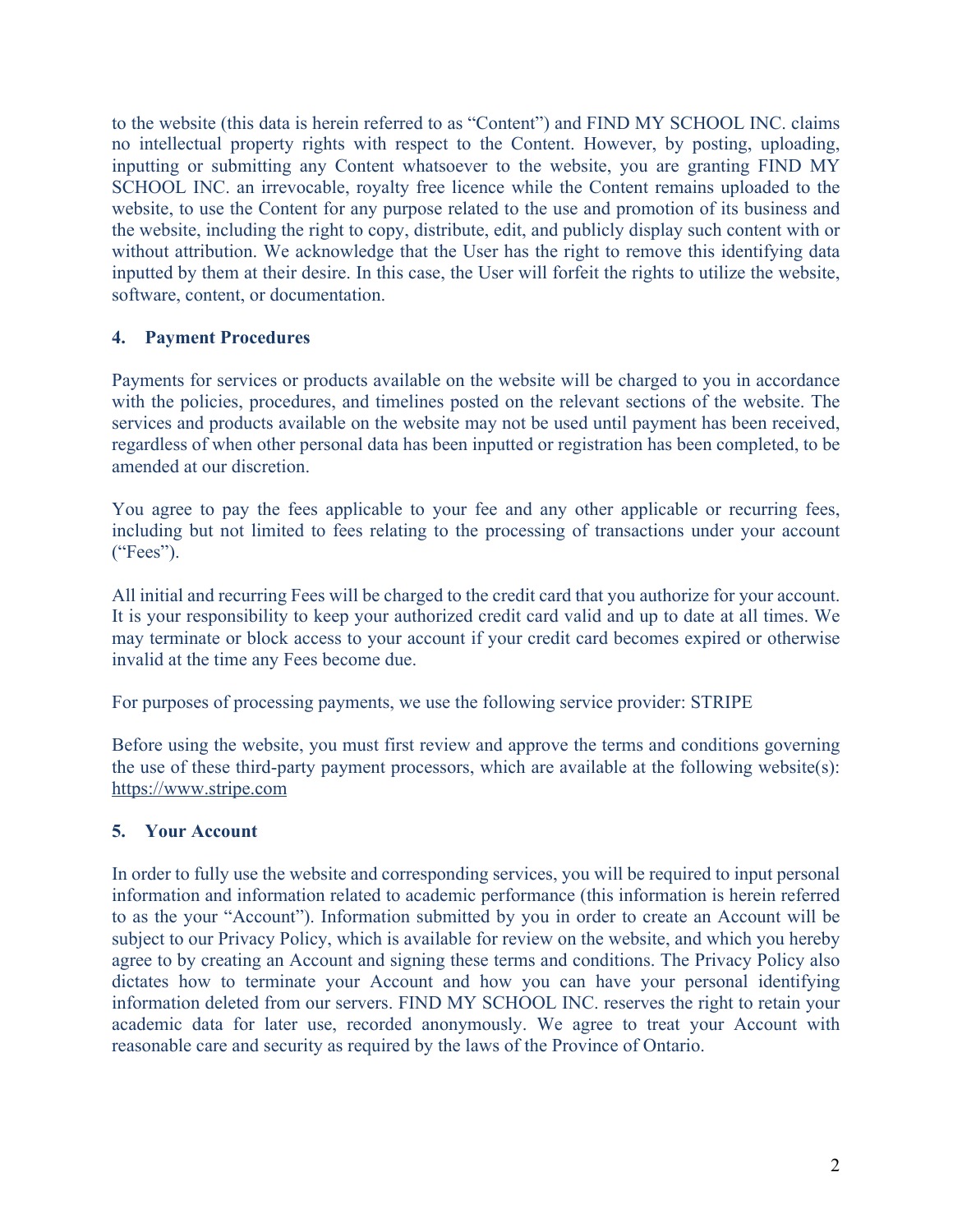# **6. Termination**

You may cancel and terminate your Account at any time in accordance with the terms and policies posted on the website. If at the date of termination of your Account, there are any outstanding payments owing by you to us, you will receive one final invoice via email. Once that invoice has been paid in full, you will not be charged again. Your identifying information will then be handled as detailed in Section 5.

# **7. Limitation of Liability**

FIND MY SCHOOL INC. is a third party service which aims to facilitate the application process to post-secondary education. We are not associated with any official governing or representative body of the application processes, which includes but is not limited to: the AAMC, AFMC, OUAC, OMSAS, MSAR, AMCAS, TMDSAS and UCAS. We are also not affiliated with any medical school in North America or otherwise. As such, we are not able to guarantee entry into any postsecondary institution, and will not be held liable for any refused entry. You hereby waive the right to pursue legal or compensatory action on the basis of denied entry into any desired educational institution. It is solely your responsibility to confirm the validity of the information given to you by FIND MY SCHOOL INC.

Except in a case where we are in violation of these Terms and Conditions or statutory law in the Province of Ontario, we will not be held liable for, and you hereby fully waive the right to claim for, any loss, injury, claim, liability or damages of any kind including special damages, resulting in any way from use of the website.

Your use of the website is at your sole risk. The website is provided on an "as is" and "as available" basis without any warranty, express, implied or statutory. We do not warrant that your use of the website will be uninterrupted, secure or error-free. By using the website that you accept the service that is provided and are not entitled to any future versions or editions after time of receipt.

In no event will we be liable to you or any third party for any lost profits or revenues or for any indirect, special, incidental, consequential, or punitive damages however caused, either in contract, tort, or otherwise, and whether or not you or the third party have been advised of the possibility of such damages. In the event the foregoing paragraph, or any part thereof, is void under applicable law, this paragraph, or such part thereof, shall be inapplicable.

# **8. Indemnification**

You agree to indemnify and hold harmless FIND MY SCHOOL INC., including our officers, directors, shareholders, employees and agents, from and against any and all claims and expenses, including legal fees and disbursements, which are made against us and arise out of your use of the website, including but not limited to, your violation of any term of these Terms and Conditions or any other policy posted on the website.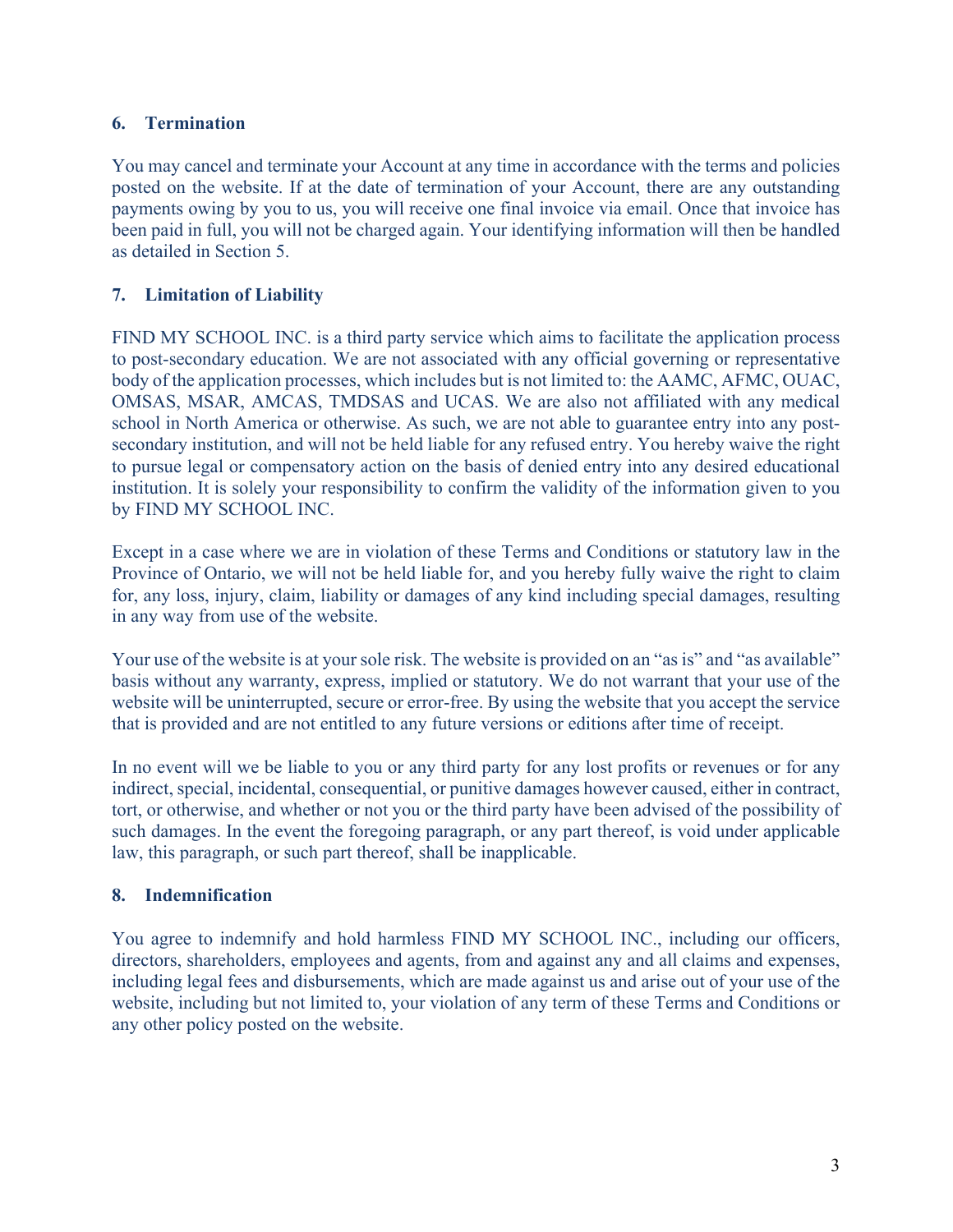### **9. Security Breaches**

In order to protect your security, it is your sole responsibility to ensure that all usernames and passwords used to access the website are kept secure and confidential. You must immediately notify us of any unauthorized use of your Account, including the unauthorized use of your password, or any other breach of security. We will investigate any breach of security on the website that we determine in our sole discretion to be serious in nature, but we will not be held responsible or liable in any manner for breaches of security or any unauthorized access to your Account however arising.

# **10. Warranties**

We hereby disclaim all warranties of any kind, whether express, implied, or statutory, including but not limited to implied warranties as to merchantability or fitness for a particular purpose as they relate to the website.

### **11. Compliance with Laws**

You represent and warrant that:

- i. You have the authority to bind yourself to these Terms and Conditions;
- ii. Your use of the website will be solely for purposes that are permitted by these Terms and Conditions;
- iii. Your use of the website will not infringe or misappropriate the confidentiality or intellectual property rights of any User or third party; and
- iv. Your use of the website will comply with all local, provincial and federal laws, rules and regulations, and with all policies posted on the website.

You must only use the website for your own lawful purposes, in accordance with these Terms and Conditions and any notice, policy or condition posted on the website.

# **12. Age Restriction**

Users must be over the age of 18. You represent and confirm that you are over the age of 18. We do not target, market, or promote the Website to those under 18. We do not permit any User under the age of 18 to use the website. Should any User under the age of 18 need to utilize our service, it must be done under the supervision of a parent or guardian.

#### **13. Governing Laws and Dispute Resolution**

These Terms and Conditions and any access to or use of the website shall be governed by, and construed in accordance with, the laws of the Province of Ontario. If any claim, dispute or controversy occurs between FIND MY SCHOOL INC. and a User relating to the interpretation or implementation of any of the provisions of these Terms and Conditions, such dispute shall be resolved by private, confidential and binding arbitration. Such arbitration shall be conducted by a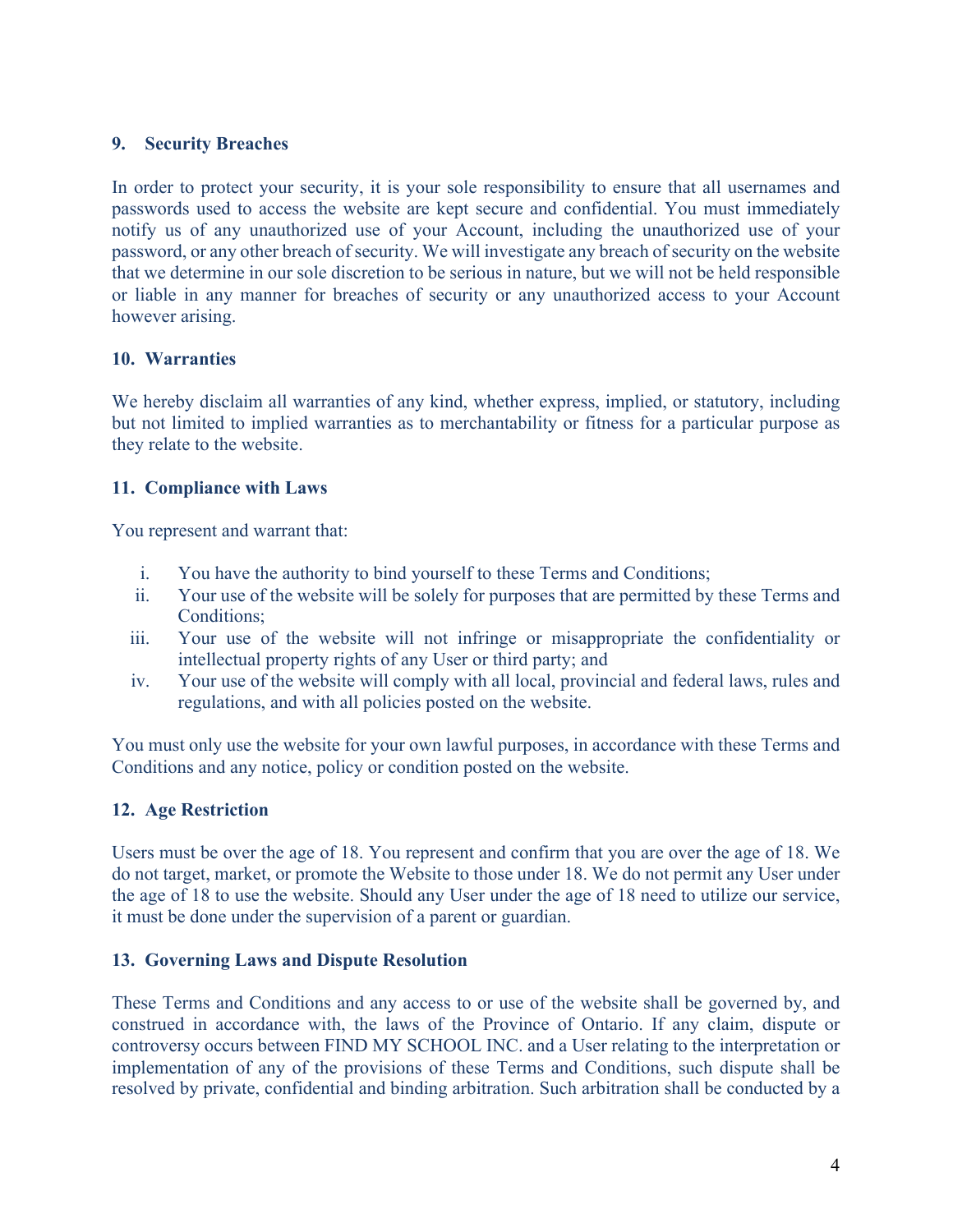single arbitrator. The arbitrator shall be appointed by agreement of the parties or, in the absence of an agreement, such arbitrator shall be appointed by a judge upon the application of either the User or FIND MY SCHOOL INC. Arbitration shall be held in the Province of Ontario, unless otherwise agreed upon by the parties in writing. The arbitration procedure to be followed shall be agreed by the parties or, in absence of an agreement, determined by the arbitrator. The arbitration shall proceed in accordance with the provisions of the Arbitration Act, 1991, SO 1991, c 17. Subject to any right of appeal, the decision arrived at by the arbitrator shall be final and binding. Judgment upon the award rendered by the arbitrator may be entered in any court having jurisdiction.

### **14. Waiver of Class Action**

By using the website, you agree to resolve any claim or dispute arising between you and FIND MY SCHOOL INC. on an individual basis, rather than addressing such claim or dispute as part of a group or class. You hereby waive any right you may have to commence or participate in any class action lawsuit commenced against FIND MY SCHOOL INC. or its affiliates related to any claim, dispute or controversy arising from your use of the website. Where applicable, you hereby agree to opt out of any class proceeding against FIND MY SCHOOL INC. otherwise commenced.

The above waiver shall not apply to claims or disputes arising under consumer protection legislation or any other claim or dispute where a waiver of class action lawsuits is unenforceable at law.

### **15. General Terms**

a. Amending these Terms and Conditions

These Terms and Conditions may be updated and amended at our discretion. We reserve the right to change these Terms and Conditions at any time, and any amended Terms and Conditions are effective upon posting to the website, regardless of when you agreed to these Terms and Conditions. We will make efforts to communicate any changes to these Terms and Conditions we deem material, in our sole discretion, via email or notifications on the website. Your continued use of the website will be deemed to be immediate and unconditional acceptance of any amended Terms and Conditions, whether or not we deemed the amendments to be material.

b. Assignment

We may assign or delegate these Terms and Conditions, in whole or in part, to any person or entity at any time with or without your consent and without prior notice to you. Users may not assign or delegate any rights or obligations under these Terms and Conditions, without our prior written consent, and any unauthorized assignment and delegation is void.

c. No Waiver

No waiver of a provision, right or remedy of this Agreement shall operate as a waiver of any other provision, right or remedy on a future occasion.